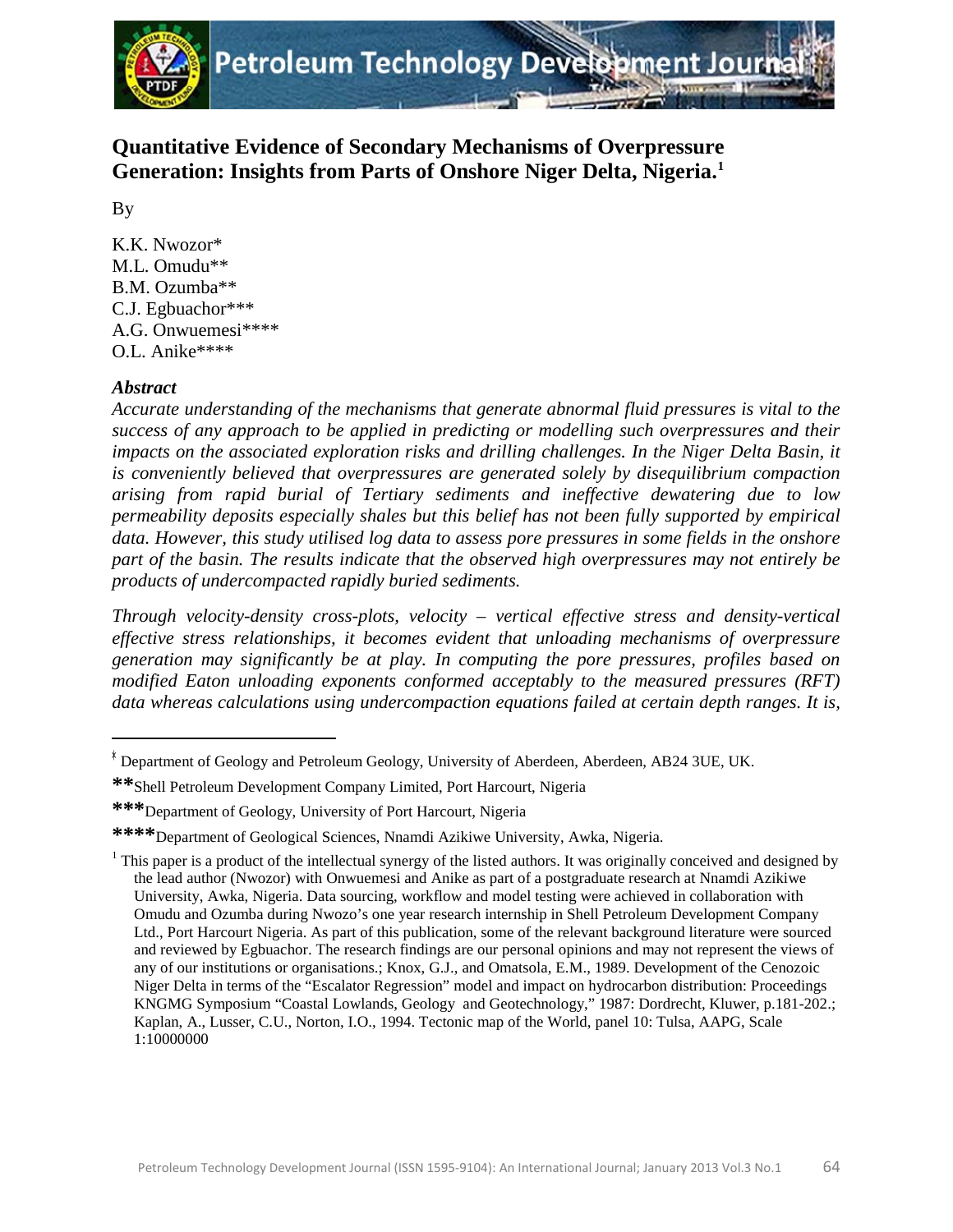*therefore, pertinent to deploy pore pressure prediction strategies that will take into account the likely contributions of secondary overpressure generating mechanisms such as clay diagenesis, hydrocarbon maturation and aquathermal expansion relevant to the geologic setting of this prolific hydrocarbon province.*

**Keywords:** Niger Delta, overpressure, disequilibrium compaction, unloading, pore pressure prediction.

## **Introduction**

The Nigerian oil and gas industry is presently faced with the challenge of achieving the national crude oil reserves target of 40 billion barrels and production of increased volumes of Liquefied Natural Gas (LNG) in order to meet export and domestic needs. The domestic need is bolstered by the current government policy thrust for additional gas turbines for power generation and industrial projects. This strategic growth plan therefore requires drilling of more wells in deeper and more challenging geologic settings.

One of the major constraints to exploration and development of oil and gas especially in deep geologic settings is the prediction of formation pressures ahead of the drilling bit. On a global scale, overpressured formations pose significant threats to exploration success and drilling safety with associated high costs of mitigation. Proper planning is the key to lowering costs and increasing safety. A good understanding of overpressure distribution in an area is very important for the safe and cost effective drilling especially in a Tertiary basin like the Niger Delta. The most successful approach to pore pressure prediction is one that combines a good understanding of rock properties of subsurface formations with good geological understanding.

## *Geologic setting*

As already detailed in literature<sup>[2](#page-1-0)</sup>, the Niger Delta Basin is made up of three main lithostratigraphic formations namely the topmost Benin Formation which consists of massive

<span id="page-1-0"></span><sup>&</sup>lt;sup>2</sup> Hospers, J., 1965. Gravity field and structure of the Niger Delta, Nigeria, West Africa: Geological Society of America Bulletin, v. 76, pp. 407-422.; Frankl, E.J., and Cordry, E.A., 1967. The Niger delta oil province – recent developments onshore and offshore: Mexico City, 7<sup>th</sup> World Petroleum Congress Proceedings, v.1B, p.195-209.; Short, K.C., and Stauble, A.J., 1967. Outline of geology of Niger delta: AAPG Bulletin, v.51, p. 761-799.; Burke, K., 1972. Longshore drift, submarine canyons and submarine fans in development of Niger Delta: AAPG Bulletin, v.56, pp.1975-1983.; Weber, K.J., and Daukoru, E., 1975. Petroleum Geology of the Niger Delta. Proc. 9<sup>th</sup> World Petroleum Conf. Tokyo 2 (Geology), 209 -221.; Avbovbo, A.A., 1978 (a). Geothermal gradients in the Southern Nigeria basin. Bulletin of Canadian Petroleum Geology 26, 268-274.; Avbovbo, A.A., 1978 (b). Tertiary lithostratigraphy of Niger Delta: AAPG Bulletin, v.62, pp.295-306.; Whiteman, A., 1982. Nigeria: Its Petroleum Geology, Resources and Potential: London, Graham and Trotman, 394 p. Doust, H., and Omatsola, E., 1990. Niger Delta, in, Edwards, J.D., and Santogrossi, P.A., eds.Divergent/Passive Margin Basins. AAPG Memoir 48: pp. 239- 248.; Kulke, H., 1995. Nigeria, in, Kulke, H., ed., Regional Petroleum Geology of the World. Part II: Africa,America, Australia and Antarctica: Berlin, p.143-172.; Klett, T.R., Ahlbrandt, T.S., Schmoker, J.W., and Dolton, J.L., 1997. Ranking of the World's oil and gas provinces by known petroleum volumes: USGS Open-file Report-97-463.; Tuttle, M.L.W., Charpentier, R.R., and Brownfield, M.E., 1999. The Niger Delta Petroleum System: Niger Delta Province, Nigeria, Cameroon and Equatorial Guinea, Africa. USGS Open-File Report 99-50-H.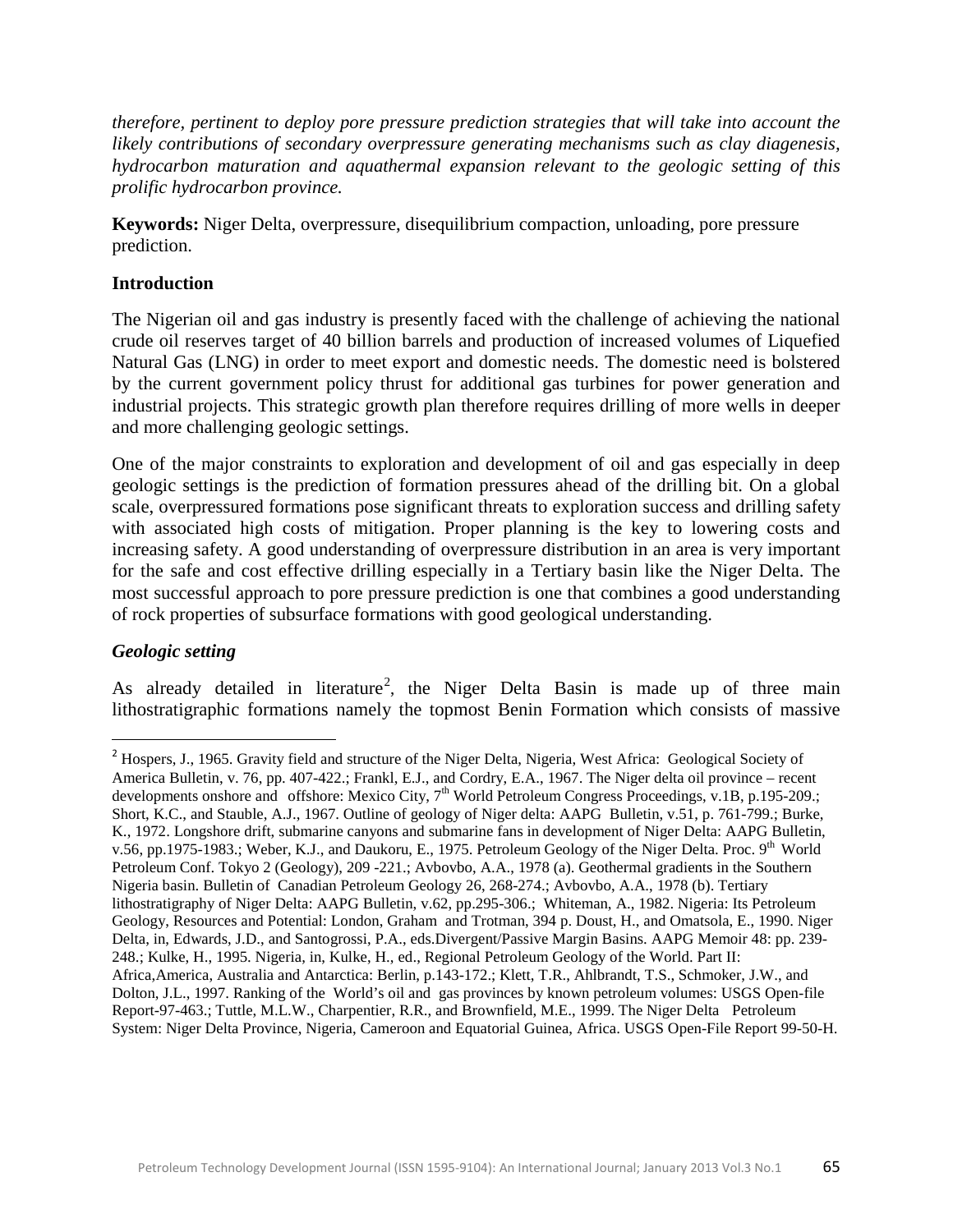continental, fluviatile gravels and sands; the paralic Agbada Formation with its succession of interbedded fluviatile, coastal, fluviomarine sands and marine shales and the over 5 km thick Akata Formation made up of marine mudstones and silt with stringers of sands interpreted to be deposited by turbidity currents as deep sea fan sands during the development of the delta. The Akata Shales which is significantly overpressured is believed to be the main source rock within the Niger Delta complex. In the last 55 Ma, the delta which is predominantly known to be composed of regressive clastic sequence has prograded southwestward, forming depobelts (Figure 1) namely Northern Delta, Greater Ughelli, Central Swamp, Coastal Swamp, Shallow Offshore and Deepwater.

Few drilling efforts have penetrated the deep abnormally pressured parts of the Niger Delta Basin with reported incidents of mud losses, well kicks, stuck pipes and caving of the well bore leading to costly down time, tool losses and extra-budgetary sidetracks. Thus as the quest for deeper-lying reservoirs increase, it becomes of greater interest to broaden our knowledge of the overpressure generating mechanisms with a view to develop and deploy accurate predictive strategies for optimal success. Key to this is a good understanding of the processes that create overpressures and best practice solutions to recognizing these processes in sedimentary basins such as Niger Delta.

 $\overline{\phantom{0}}$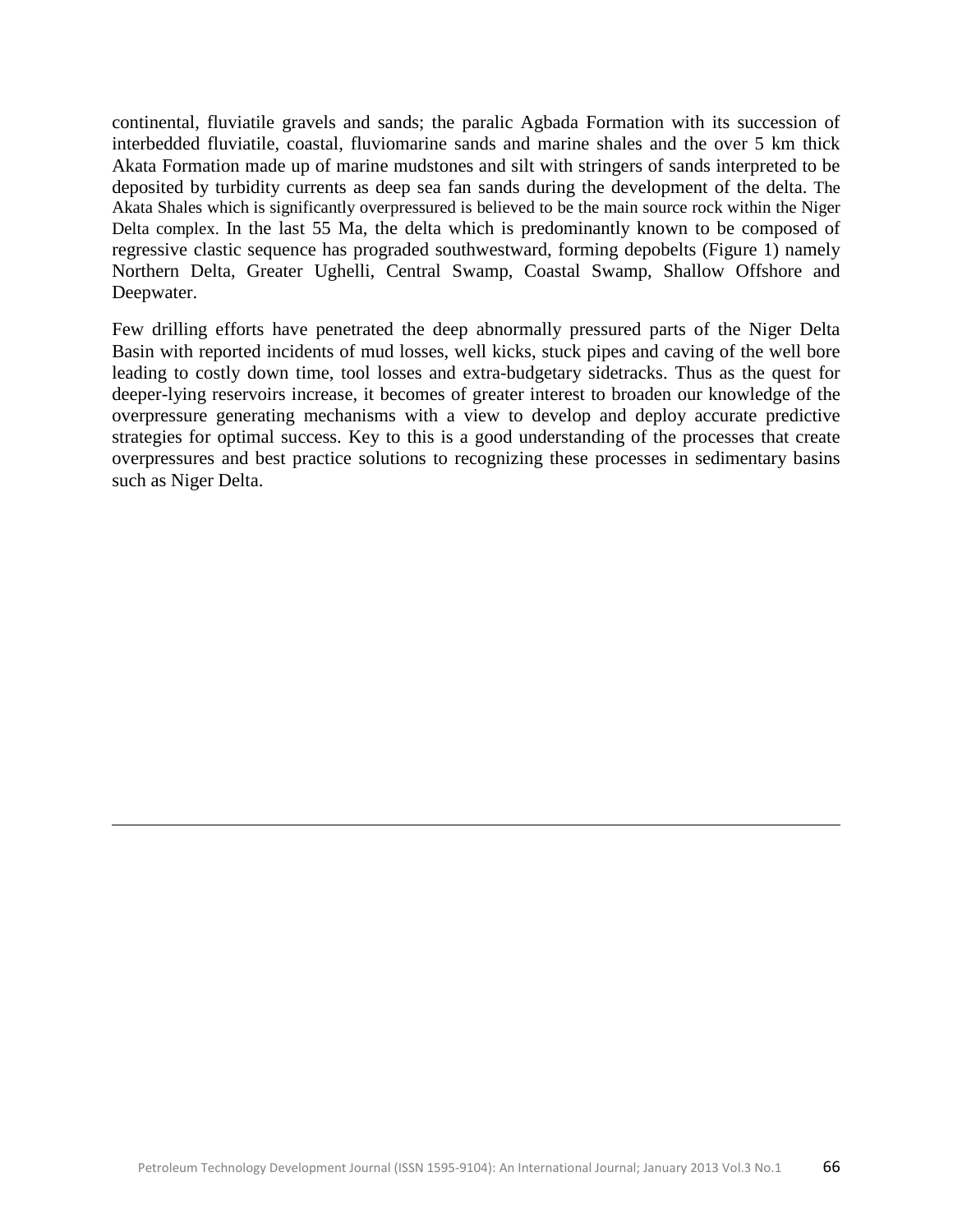



### *Overpressures in the Niger Delta*

Overpressures in the Niger Delta have attracted the attention of operators and researchers quite early into the development of oil and gas activities in the basin where the depth of penetration of exploration wells were hitherto determined more or less by the occurrence of first kicks in such wells. This practice seemed to be borne on the belief that the occurrence of first kick should mark the onset of overpressure hence the termination of drilling. With precautionary increases in mud weight, target depths were often achieved with many of such wells erroneously classified as non-overpressured on the basis that no kicks were experienced. Earlier studies<sup>[3](#page-3-0)</sup> relied on the kicks data and reversals in log trends to develop a series of pressure graphs and rudimentary maps aimed at delineating the onset of overpressures and their distribution in the basin based on such convictions that undercompaction was the cause of the overpressures. Most of these maps and accompanying data were however not published. These background pressure studies mapped the delta into four pressure zones. As more data became available from the drilling campaigns, it

<span id="page-3-0"></span><sup>&</sup>lt;sup>3</sup> Wegmann, R., 1963. Progress report on subsurface pressures in the Niger Delta. Shell internal report.; Daukoru, E. 1973. Overpressures in the Niger Delta. Shell-BP Nigeria Exploration Report EP-45244.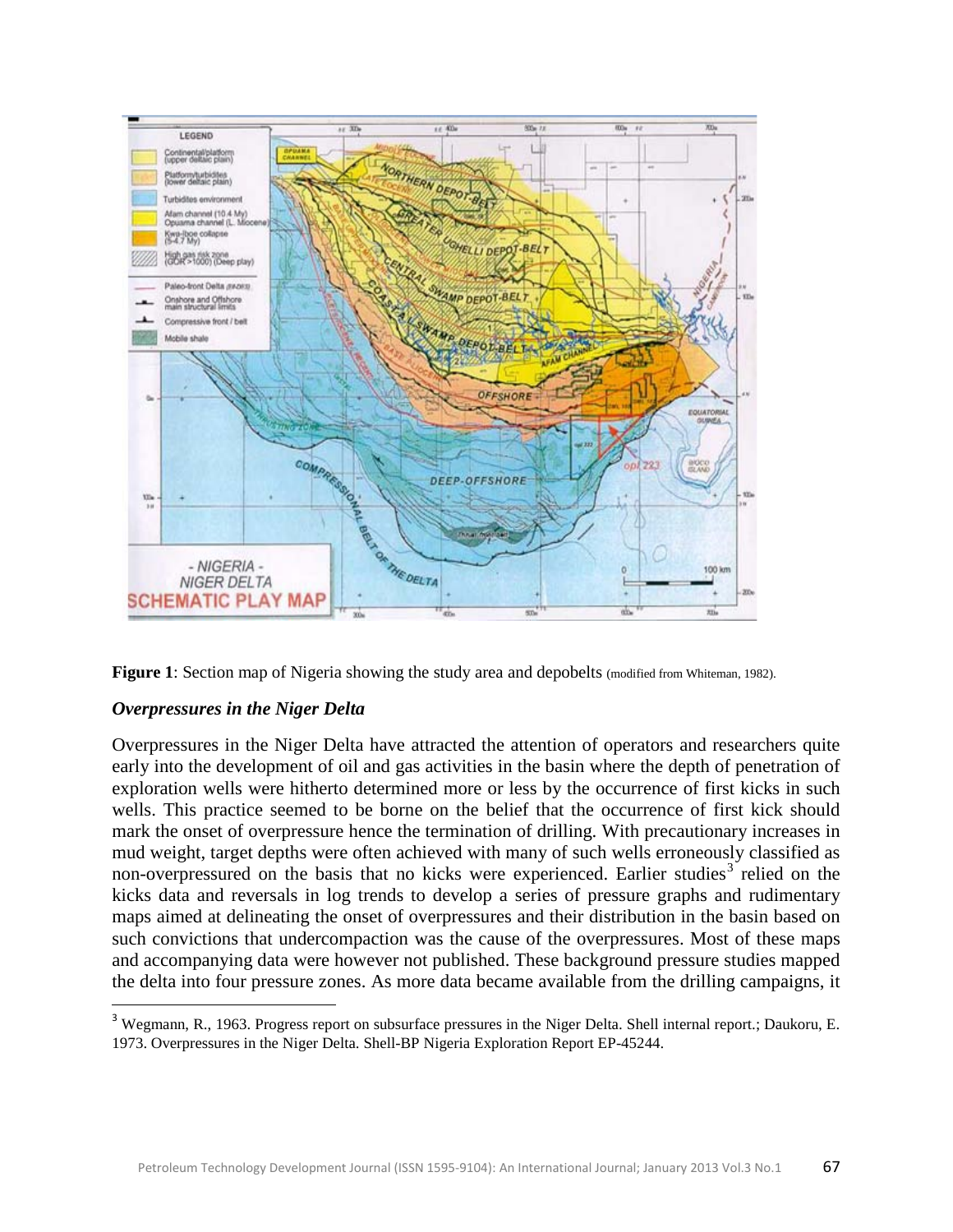was further proved that onset of overpressures varied widely between 4494 ft (1370 m) tvdss to 14006 ft (4270 m) tvdss with a very diffuse trend in spatial distribution thus diminishing the relevance of isobar maps in pressure prediction. Results and data presented in Anowai et al.<sup>[4](#page-4-0)</sup> demonstrate that the top of overpressure is relatively shallower in the Northern and Greater Ughelli Depobelts when compared with the Central Swamp Depobelt and other near-to-offshore fault-bounded megastructures. This follows from recommendations in Krusi<sup>[5](#page-4-1)</sup> which took a more quantitative approach by investigating the relationship between the top of overpressures with both shaliness and rate of subsidence and noted a pattern of pressure increases where net-to-gross ratio drops below 35% – 20% in proximity with discontinuous or detached reservoirs such as beach and channel sands. This was explained as due to restrictions to normal dewatering of the compacting sediments leading to the imposition of further weights on pore fluids by an increasing overburden pressure. The study went a further step to evaluate the contribution of aquathermal pressuring and yielded values of 1.3psi/ft as post-compaction pressure gradients which interestingly were higher than the 1.0 psi/ft commonly attributable to pure loading and explained that this could impact on pressure redistribution through severe leakage or lateral transmission. Despite presenting a good background for follow-up holistic investigations of mechanisms of overpressure generation in the Niger Delta, perhaps the bold recommendation in the Krusi<sup>[6](#page-4-2)</sup> report for a wholesale application of the method of undercompaction pressure prediction in all future exploration and appraisal wells formed the backbone of the practice in subsequent prospect risking and drilling operations until recent times.

The wells used in this study situate in the onshore part of the Niger Delta sedimentary basin. Retention of overpressures in this part of the delta most likely are due to a general lower degree of continuity of the reservoir sands which Krusi [7](#page-4-3) described as high percentage of channel sands in a river dominated delta versus predominantly bars/ beach sands in a wave-dominated delta. Excerpts from the well files show that two of the wells (Wells A and B) sampled fields located in the Greater Ughelli Depobelt while Wells C and D penetrated fields in the Central and Coastal Swamp Depobelts respectively. Well A consists of a stacked sequence of channel and shoreface deposits. The structure is an elongated dip closure towards the northwest with an approximate dip of  $3.5^{\circ}$  and bounded to the south by an East-West trending fault and to the east by NE-SW trending fault. The structure at Well B is formed by a NNE-SSW trending footwall closure against a fault heading to the southeast. The sediments comprise series of sand and shale successions that have been deposited during different relative sea level changes. The sands are separated by regional shale units which form vertical seals. Well C is located in the seasonal fresh water swamp area (distal Central Swamp) and penetrated a stratigraphy that reflects interplay of incised-valley fills sedimentation and growth fault tectonics while Well D is a vertical exploration well that penetrated a large rollover anticline in the hanging wall of a boundary fault but on encountering high overpressures well beyond the pre-drill predicted pressure values had to be terminated at 16688.64 ft (5088 m), some 1400.6 ft (427 m) shallower than planned. Incidents such as this and other overpressure-related operational difficulties experienced while drilling some deep wells in the onshore part of the Niger Delta demonstrate

<span id="page-4-0"></span><sup>&</sup>lt;sup>4</sup> Anowai, C.A., Ejedawe, J.E., and Adeoye, S.S., 2003. Regional Overpressure Study of the Niger Delta using seismic velocities. EP2003 – 5382.

<span id="page-4-1"></span> $^5$  Krusi, H.R., 1990. Overpressures in the Eastern Niger Delta. EP 2000-2513.  $^6$  Ibid

<span id="page-4-2"></span>

<span id="page-4-3"></span><sup>7</sup> Ibid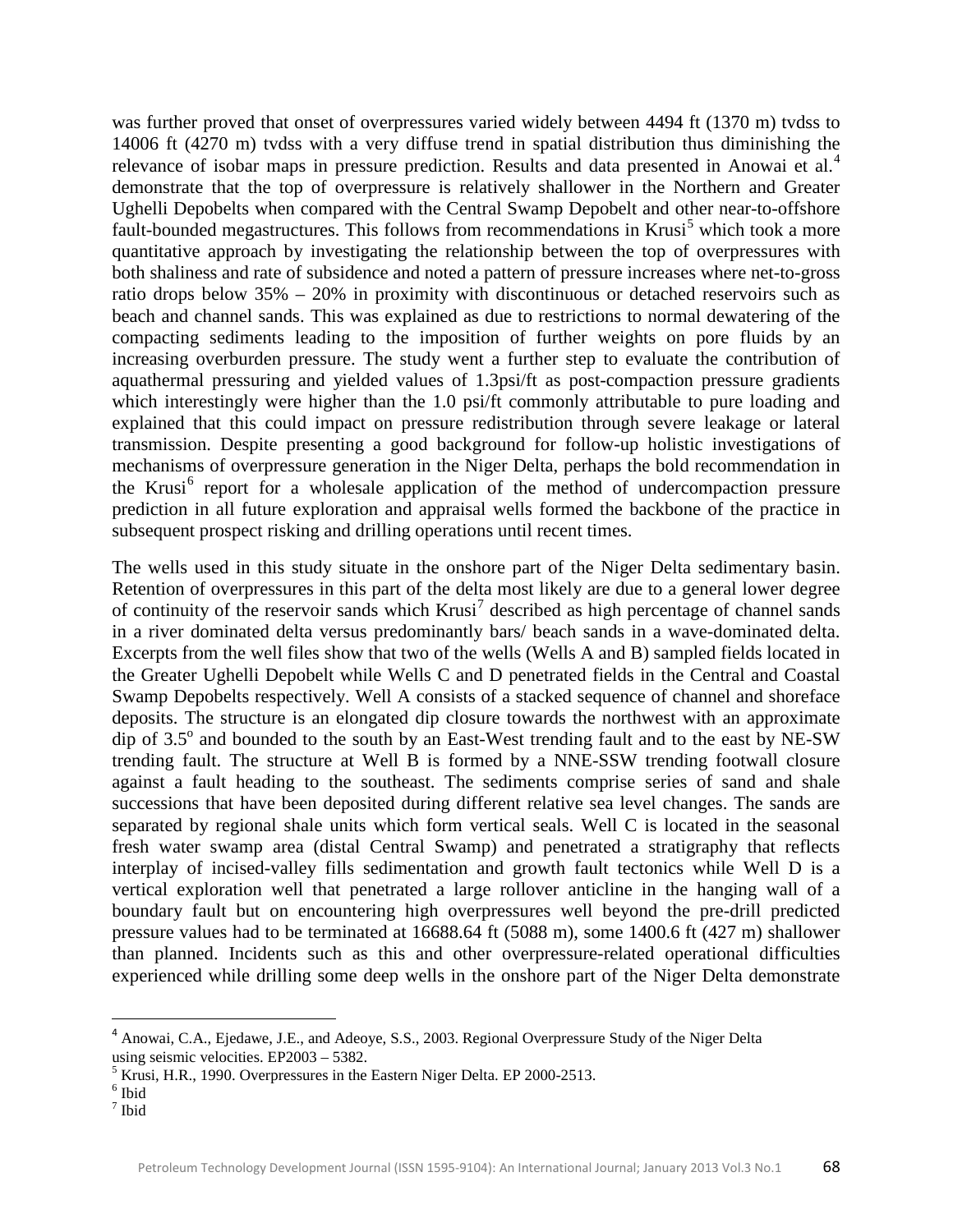the limitations of pore pressure prognosis based solely on disequilibrium compaction methodologies for these particular settings. The reason is not farfetched, relying only on conventional undercompaction models and the inherent assumptions for pore pressure analysis means measuring porosity retention while undercutting the contributions of secondary overpressure generating mechanisms that post-date rapid sedimentation. Although Anowai et al. $8$ just like Krusi<sup>[9](#page-5-1)</sup> noted the possibility of geopressuring from inflation mechanisms; this however has not been fully evaluated.

#### **Mechanisms of Overpressure Generation**

Pressure is simply understood as force per unit area. By the same token, formation fluid pressure is the pressure contained in the pore space of subsurface rock. In its normal state, it is the pressure exerted by the weight of the fluid on a static surface as a function of vertical height of the column and fluid density. Hydrostatic pressures range from 0.43 psi/ft to 0.48 psi/ft depending on the salinity of the formation water,<sup>[10](#page-5-2)</sup> and the depth of extrapolation. Overpressure is said to occur when the formation pressure exceeds this normal or hydrostatic baseline.

In young Tertiary basins such as the Niger Delta, Gulf of Mexico, Nile Delta and Baram basins where rates of sedimentation are quite rapid with sufficiently thick intervals of shales; it permits technical convenience to rely on data (such as velocity and resistivity) that are actual measures of porosity retention to predict overpressures. The main assumption being that the overpressures are generated by disequilibrium compaction as a result of rapid sediment loading unaccompanied by equally rapid dewatering and compaction. Overpressure due to disequilibrium compaction is often recognized by higher porosity than expected at a given depth. This mechanism is characterized on pressure versus depth plots (figure 2) by a fluid retention depth where overpressure commences, and increases downwards along a gradient that can closely follow the lithostatic gradient $^{11}$  $^{11}$  $^{11}$ .

<span id="page-5-0"></span> <sup>8</sup> Op.Cit

<span id="page-5-1"></span><sup>&</sup>lt;sup>9</sup> Op. Cit<br><sup>10</sup> Krusi, (1990), Op. Cit

<span id="page-5-3"></span><span id="page-5-2"></span> $11$  Swarbrick, R.E., and Osborne, M.J., 1998. Mechanisms that generate abnormal pressures: an overview. In: Law, B.E., Ulmishek, G.F and Slavin, V.I., (eds) Abnormal pressures in hydrocarbon environments. AAPG Memoir 70, pp. 13 – 34.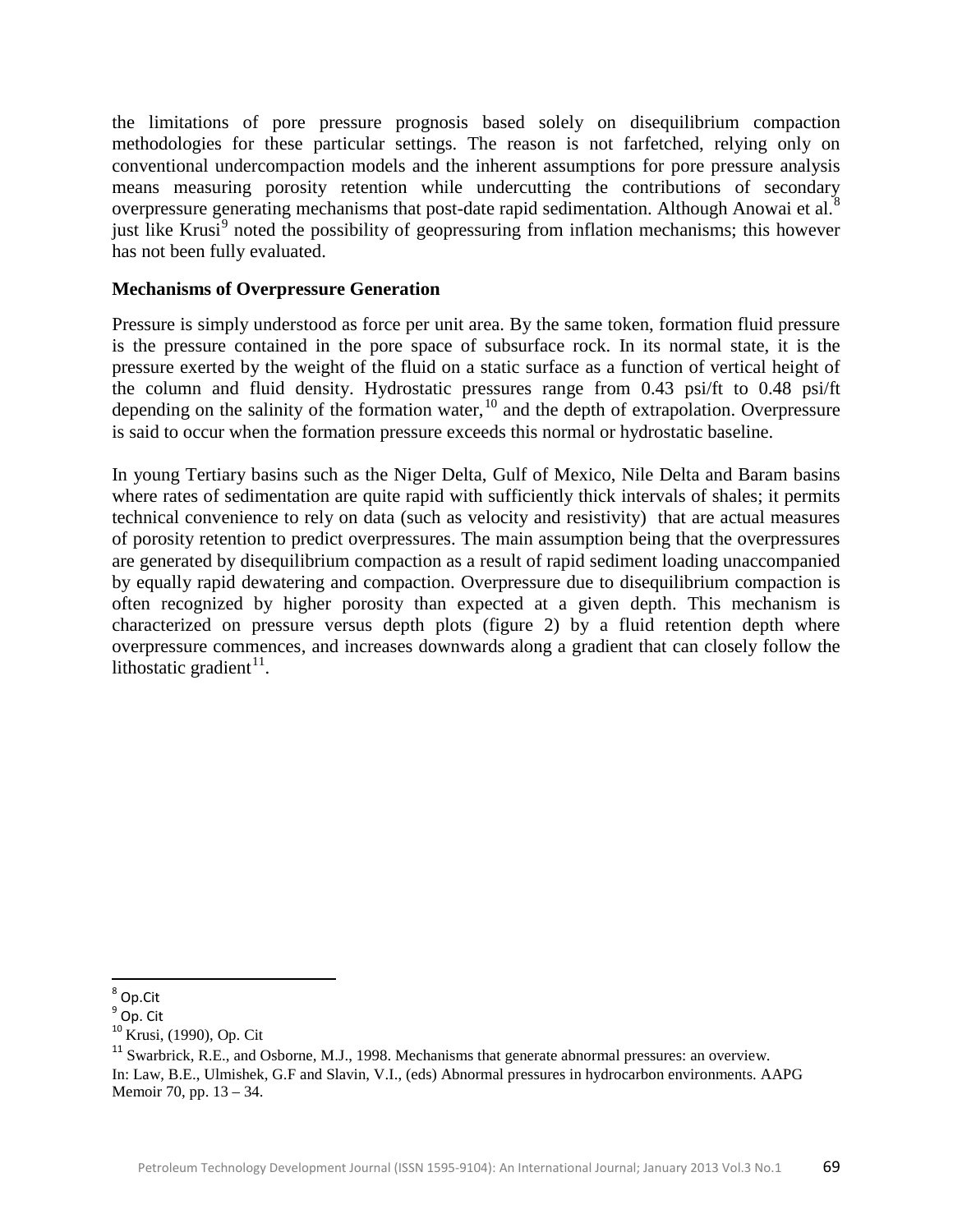

**Figure 2**: Pressure trends and response of vertical effective stress to different overpressuregenerating mechanisms (source: Bowers, 2002)

The magnitude of overpressure in disequilibrium compaction is understood to be controlled by weight of the added sediment and any coupled responses in the lateral direction, mechanical properties of the rocks and any fluid redistribution through the seals or connected reservoirs.

This paradigm has been applied with varying success in the basin, often with dismal surprises. The typical pressure profile in this scenario as can be seen from some of the Niger Delta data is one that progressively increases with depth and overburden stress indicating a non-varying vertical effective stress gradient and a likely constant porosity. In addition to this overburden parallel pressure profiles, sharp transitions to overburden convergent pressure profiles can also be observed which suggest further that secondary mechanisms of overpressure generation are likely at play. O'Connor et al.<sup>[12](#page-6-0)</sup> has used similar models to discriminate overpressure generating mechanisms in the Tertiary trans-tensional Malay Basin. The nature of the pressure transition zones which lithologically are thick shale successions observed in the onshore Niger Delta fields interpreted as maximum flooding surfaces using sequence stratigraphy no doubt qualifies as vertical pressure seals though not covered in this discussion.

A process related to undercompaction is lateral pressure associated with high overpressures generated by disequilibrium compaction and transmitted by fluid flow along laterally extensive inclined permeable aquifers<sup>[13](#page-6-1)</sup>. This goes to present lateral transfer as being a more effective

 $\overline{\phantom{0}}$ 

<span id="page-6-0"></span><sup>&</sup>lt;sup>12</sup> O'Connor, S., Swarbrick, R., Hoesni, J. and Lahann, R., 2011. Deep Pore Pressure Prediction in Challenging areas, Malay Basin, SE Asia. Proceedings, Indonesia Petroleum Association. IPA11- G-022.

<span id="page-6-1"></span><sup>&</sup>lt;sup>13</sup> Yardley, G.S., Swarbrick, R.E., 2000. Lateral Transfer: A Source of Additional Overpressure? Marine and Petroleum Geology 17, 523 – 537.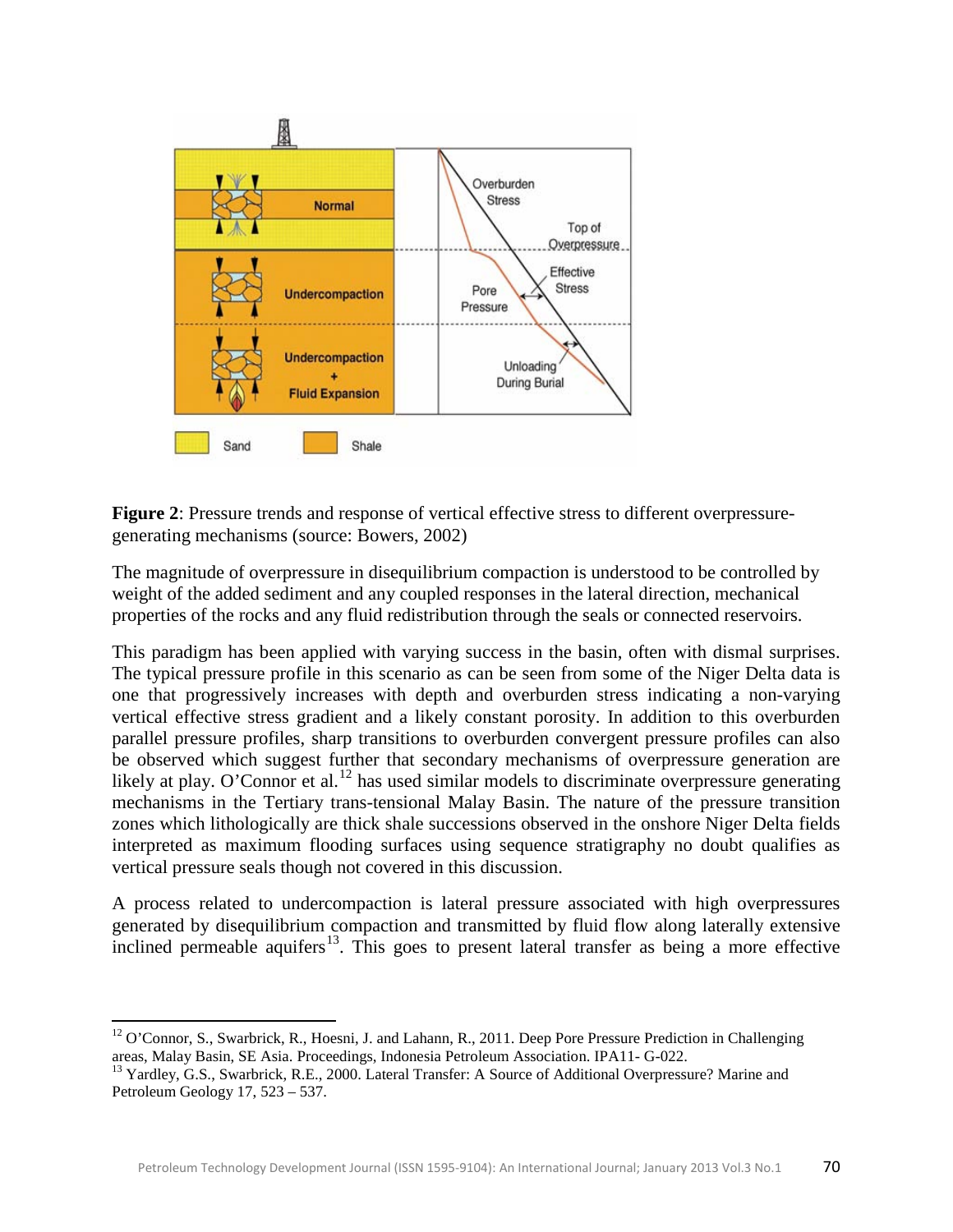mechanism in situations where rapid sedimentation is accompanied by tilting. Martinsen<sup>14</sup>, and Osborne and Swarbrick<sup>[15](#page-7-1)</sup>, have extensively documented mechanisms of overpressure generation, transmission and retention.

Secondary mechanisms of overpressure generation post-date the normal sediment loading mechanism. These may be said to commonly stem from temperature-driven changes that occur in sediments as depth of burial increases. In this group are volume-alteration processes or fluid expansion mechanisms such as hydrocarbon maturation, clay diagenesis and expansion of sea water. Recent views by Nadeau<sup>[16](#page-7-2)</sup> show how diagenetic processes may impact on overpressure development; first as dissolution/precipitation mechanisms in the formation of diagenetic illitic clays with increasing depth and temperature while the second is the formation of diagenetic cements in reservoirs. These according to him produce very low permeability shales that create effective pressure seals, thus further de-emphasizing the earlier-downplayed thoughts of overpressure generation due to release of bound water into sediment pores during the smectite to illite transformation process. It is understood that in many mud-dominated basins a gradual and systematic change from smectite to illite downwards in the stratigraphic section is observed, broadly coincident with the transition to high amounts of overpressure. This mechanism is also believed to produce barriers to fluid flow, as illite is more densely and efficiently packed than smectite<sup>17</sup>. Lahann et al<sup>[18](#page-7-4)</sup> suggests that the primary role that clay diagenesis plays is to change the compaction response of the shale, where the clay-derived water released during the illitization reaction is a secondary pressure source and the change in the water volume is neglected. The coincidence of overpressure at the same stratigraphic levels as smectite to illite transformation may be related to the ensuing changes in the rock fabric, especially reductions in permeability trapping excess fluids generated by another mechanism<sup>[19](#page-7-5)</sup>.

Different phases of the hydrocarbon maturation process which progress along the kerogenpathway impact on the fluid volume and under reduced effective stress conditions lead to overpressures. These reactions typically occur at depths of 2 km to 4 km and at temperatures in the range 70°C -120°C for kerogen maturation, and 3 km to 5.5 km and 90°C to 150°C for oil

ı

<span id="page-7-0"></span><sup>&</sup>lt;sup>14</sup> Martinsen, R.S., 1994. Summary of published literature on anomalous pressures: implications for the study of pressure compartments. In: Ortoleva, P.J. (Ed) Basin Compartments and Seals. AAPG Memoir 61, pp. 27-38.

<span id="page-7-1"></span><sup>&</sup>lt;sup>15</sup> Osborne, M.J., and Swarbrick, R.E., 1997. Mechanisms for Generating Overpressure in Sedimentary Basins: A Reevaluation: AAPG Bulletin, v. 81, p. 1023-1041.

<span id="page-7-2"></span><sup>16</sup> Nadeau, P.H., 2011. The 2010 George Brown lecture Earth's energy "Golden Zone": a synthesis from mineralogical research. Clay Minerals 46, 1-24.<br><sup>17</sup> Ibid

<span id="page-7-4"></span><span id="page-7-3"></span><sup>&</sup>lt;sup>18</sup> Lahann, R.W., McCarty, D.K., and Hsieh, J.C.C., 2001. Influence of Clay Diagenesis on Shale Velocities and Fluid-Pressure. OTC 13046.

<span id="page-7-5"></span> $19$  Nadeau, P.H., Peacor, D.R., Yan, J., and Hillier, S., 2002 (a). I/S precipitation in pore space as the cause of geopressuring in Mesozoic mudstones, Egersund Basin, Norwegian Continental Shelf. American Mineralogist, 87, 1580-1589.; Nadeau, P.H., Walderhaug, O., Bjørkum, P.A., and Hay, S., 2002 (b). Clay Diagenesis, shale permeability, and implications for petroleum systems analysis. EAGE Annual Meeting, Florence, Program Abstract G003.; Nwozor, K.K., Omudu, M.L., Ozumba, B.M., Egbuachor, C.J., and Odoh, B.I., 2012. A Relationship Between Diagenetic Clay Minerals and Pore Pressures in an Onshore Niger Delta Field. PTDJ Vol. 2 No. 2 pp. 1-18.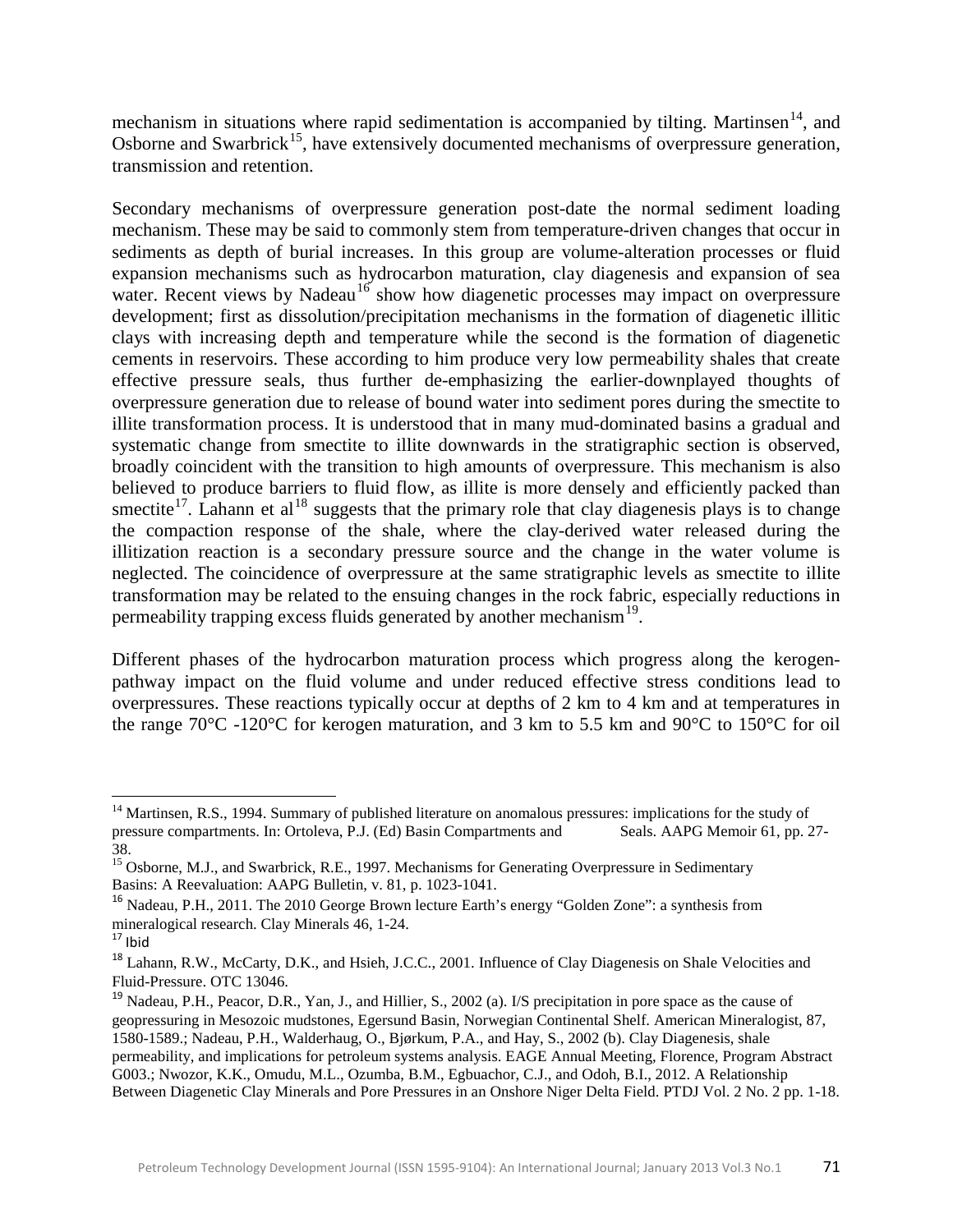cracking to gas<sup>[20](#page-8-0)</sup>. The reactions that convert organic matter into hydrocarbons during progressive burial release fluids which add more volumes to the aqueous fluids in the system and go to increase the pore pressures in the already undercompacted low permeability shale aquitards $^{21}$  $^{21}$  $^{21}$ . Here, the excess of pressure results from the rock matrix constraining as the pore fluid tries to increase in volume. Where an effective seal exists, the process and its products can raise the pressure over lithostatic pressure and cause fracturing and leakage through the seal<sup>[22](#page-8-2)</sup>.

Aquathermal pressuring is viewed differently as a viable overpressure mechanism by some authors because it requires a perfect seal. The question is, do perfect seals exist? Perfect seals are considered geologically untenable<sup>[23](#page-8-3)</sup> which places the physical basis that controls aquathermal expansion as an overpressure mechanism on the thermal expansion of water when heated above 4°C. As the compacting sediments are subsiding in a basin, an increase in the temperature causes the pore waters to expand more than the enclosing rock matrix. If the body of water is contained in a sealed compartment with no change in pore volume the pressure rises rapidly. Overpressures are transient and gradually leak away when the generation mechanism ceases to operate. In some areas, such as the central North Sea, fluid pressures have built up until the failure envelope of the seal is reached.

Overpressure generation as a result of fluid movement and redistribution may include such often less understood processes as osmosis, hydraulic head, and lateral drainage and buoyancy effects due to density contrast.

## **Geologic Controls on Overpressure Retention and Distribution**

Generally, it is recognized that the key controls are timing, geology and structures. Structure and stratigraphy generally control overpressure distribution in a basin (Figure 2). For instance, pressure cells are pockets of pressures of different regimes (gradients) that are compartmentalized mostly by structures (faults) within a particular basin. This could be as result of the differences in the sealing capacities of the faults, hydrocarbon migration rates and porosities of the reservoir rocks. With reference to the Geologic Time Scale (GTS), overpressure magnitude decreases rapidly once the generating mechanism ceases. More than one mechanism may even be acting together. Rapid burial rate gives sediments less time to dewater. Lithologically, fine grained sediments reduce the permeability thus impeding dewatering. Fluid retention leading to overpressures is largely controlled by the low-permeability, non-reservoir rocks such as shales, evaporites and well cemented carbonates often referred to as seals. Hence, the primary control on the presence and distribution of overpressure is permeability, which is a

<span id="page-8-0"></span><sup>&</sup>lt;sup>20</sup> Swarbrick, R.E., and Osborne, M.J., 1998. Mechanisms that generate abnormal pressures: an overview. In: Law, B.E., Ulmishek, G.F and Slavin, V.I., (Eds) Abnormal pressures in hydrocarbon

<span id="page-8-1"></span>environments. AAPG Memoir 70, pp.  $13 - 34$ .<br><sup>21</sup> Bjølykke, K., Jahren, j., Aagaard, P., and Fisher, Q. 2010. Role of Effective Permeability Distribution in Estimating Overpressure Using Basin Modeling. Marine and Petroleu

<span id="page-8-2"></span><sup>&</sup>lt;sup>22</sup> Martinsen, R.S., 1994. Summary of Published Literature on Anomalous Pressures: Implications for the Study of Pressure Compartments. In: Ortoleva, P.J. (Ed) Basin Compartments and Seals. AAPG Memoir 61, pp. 27-38.

<span id="page-8-3"></span><sup>&</sup>lt;sup>23</sup> Magara, K., 1975. Reevaluation of montmorillonite dehydration as a cause of abnormal pressure and hydrocarbon migration. AAPG Bulletin **59**, 292-302.; Magara, K., 1978, Compaction and Fluid Migration – Practical Petroleum Geology, Elsevier Scientific Publishing Company, New York, 319 p.; Martinsen, (1994) Op. Cit; Swarbrick and Osborne, (1998), Op. Cit.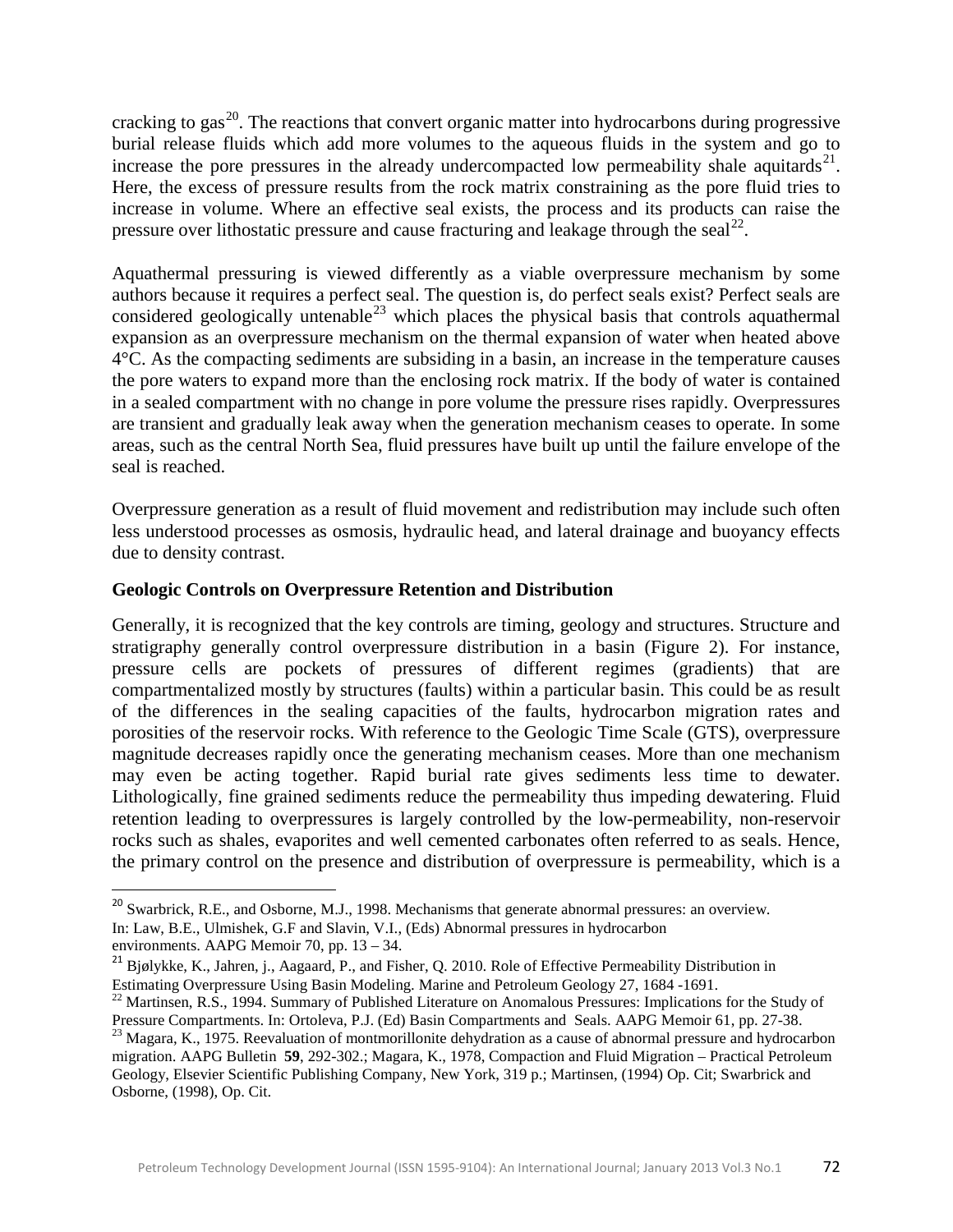function of the sealing properties of the rock retaining the overpressure. These rock properties include grain size, grain shape, grain tortuosity together with the density and viscosity of the contained fluids.

### **Methods to Identify Overpressure Generating Mechanisms**

Understanding the mechanism of overpressure generation is the key to accurate pore pressure prediction. Various authors<sup>[24](#page-9-0)</sup> have demonstrated that the use of Vertical Effective Stress versus Velocity (VES-Vp), Vertical Effective Stress versus Density (VES-density), and Velocity versus Density cross-plots (figures 3 and 4) are effective tools in analyzing and discriminating disequilibrium compaction and secondary mechanisms of overpressure generation. This is founded on the theory that compaction increases the grain-to-grain contact of rock matter leading to progressive increase in the density and velocity in these intervals. It is further understood that present day effective stress approximates maximum historic stress where mineralogical changes in shales are negligible thus the derived normal compaction trends should approximate the behavior of the well dataset including the overpressured successions. Disequilibrium compaction follows the normal (virgin) curve while any significant deviation from the normal trend reflects either a change in the shale composition or a different overpressure mechanism such as an episode of unloading.

<span id="page-9-0"></span> <sup>24</sup> Tosaya, C.A., 1982. Acoustic Properties of Clay-Bearing Rocks. PhD thesis. Stanford University.; Bowers, G. L., 1995. Pore Pressure Estimation from Velocity Data; Accounting for Overpressure Mechanisms Besides Under compaction. SPE Drilling & Completions, June, 1995.; Bowers, G.L., 1994. Pore Pressure Estimation from Velocity Data: Accounting for Overpressure Mechanisms Besides Under compaction. IADC/SPE 27488; Bowers, G.L., 2001. Determining and appropriate pore-pressure estimation strategy. OTC 13042.; Bowers, G.L., 2002. Detecting high overpressure: The Leading Edge, v. 21, p. 515-530.; Hoesni, M.J. 2004. The origin of overpressure in the Malay Basin and its influence on petroleum systems. Unpublished PhD thesis, University of Durham.; Chopra, S., and Huffman, A. 2006. Velocity determination for pore pressure prediction. The Leading Edge, Vol. 25 (12). PP. 1502 - 1515; O'Connor, S., Swarbrick, R., Hoesni, J., and Lahann, R., 2011. Deep pore pressure prediction in challenging areas, Malay Basin, SE Asia. Proceedings, Indonesia Petroleum Association. IPA11-G-022.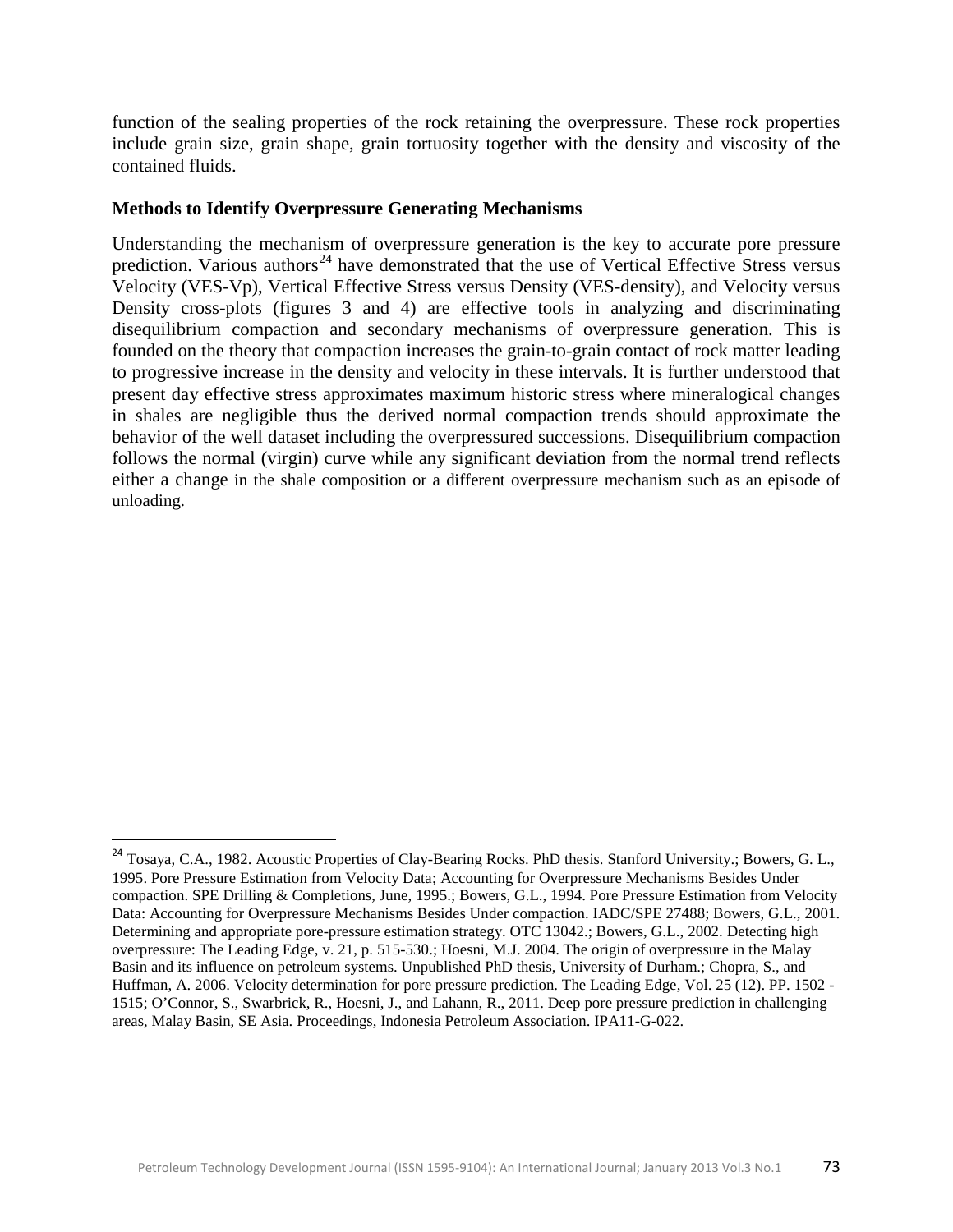

**Figure 3**: Typical VES-Velocity and VES-density signatures for shales in unloading situations (source: Bowers, 2002).



**Figure 4:** Typical Hoesni curve-types from Velocity-Density crossplots with associated overpressure generating mechanisms. (Source: O'Connor et al., 2011).

Overpressures due to disequilibrium compaction cause sediment properties to plot on the normal compaction / virgin (loading) curve while unloading scenarios plot above and away from the normal compaction curve. The unloading curve more often is not as coordinated as the virgin/loading curve but rather behaves variably in response to the dominant secondary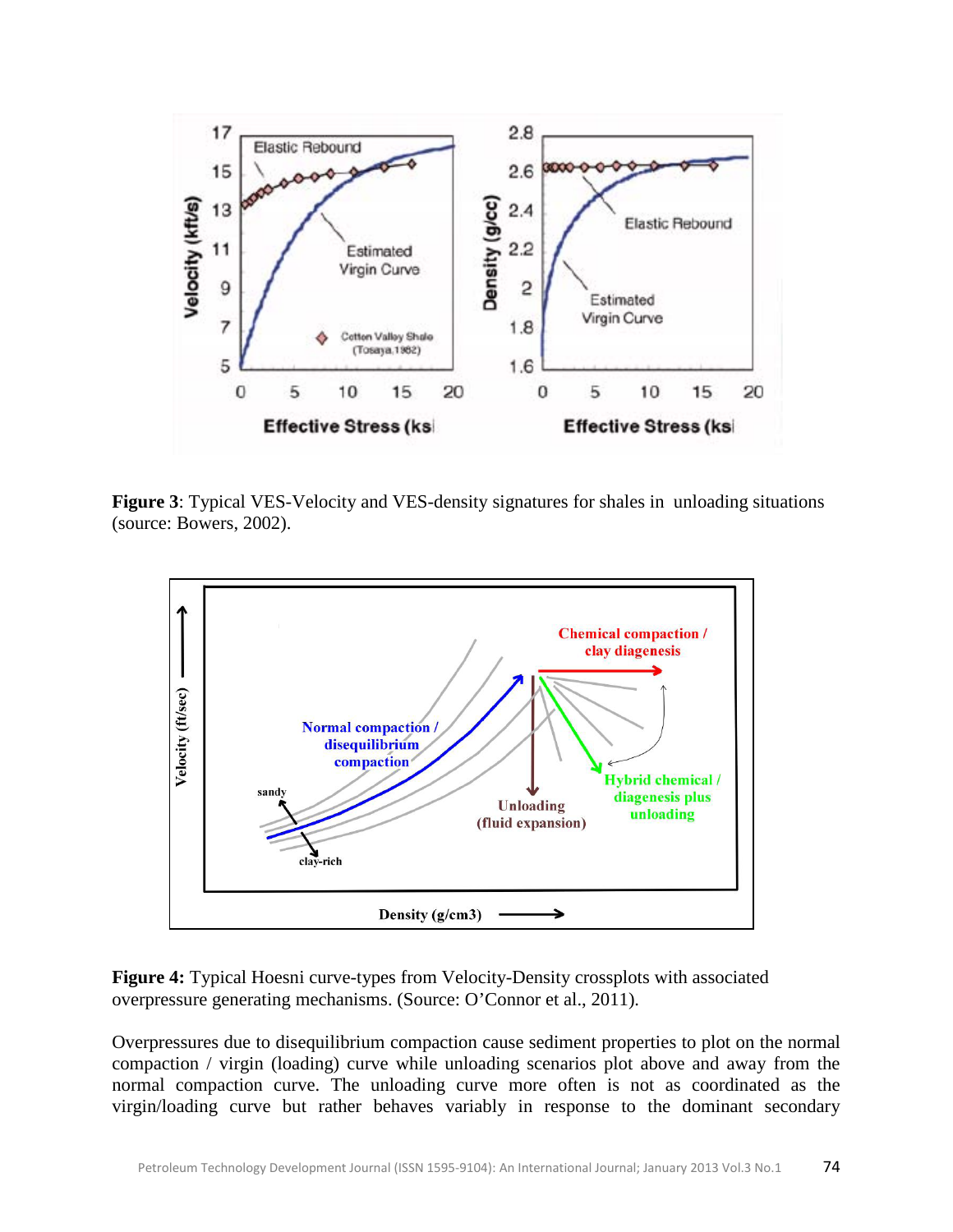mechanism. As explained in O'Connor et al.<sup>[25](#page-11-0)</sup>, increase in density may be favoured if fluid volume expansion mechanisms such as hydrocarbon maturation and diagenetic transformations are accompanied by load transfer leading to a corresponding decrease in both velocity and effective stress whereas cementation will reduce permeability and strengthen the rock framework leading to increase in velocity with density being controlled by the nature and size of the cementing material.

### **Results and Discussion**

Having extracted and quality-checked relevant data to clean shales intervals as determined from the gamma-ray cutoff, cross-plots were made using the Tosaya and Hoesni models described above to investigate the mechanisms of overpressure generation. The virgin curves were modeled from Well D, an "ideal" hydrostatic well with sufficient log quality and depth coverage as well as the shallower intervals that are hydrostatically pressured in the other study wells. The trend was used as a datum baseline in the various cross-plots involving the other study wells in order to identify possible overpressure generating mechanisms.



**Figure 5**: Density versus Velocity crossplots for the Onshore Niger Delta study wells.

Well-specific normal compaction trends are obvious in Figure 5 above. Significant deviations from the trend are observed in the data from Wells A, B and C which is interpreted with insights from O'Connor<sup>26</sup>; Chopra and Huffman<sup>[27](#page-11-2)</sup> as signatures due to significant contributions of fluid expansion mechanisms.

## **5.1 Vertical effective stress (VES) versus velocity relationship**

 $\overline{\phantom{0}}$ 

<span id="page-11-2"></span><span id="page-11-1"></span>

<span id="page-11-0"></span> $^{25}_{26}$  Op. Cit<br> $^{26}_{27}$  Op. Cit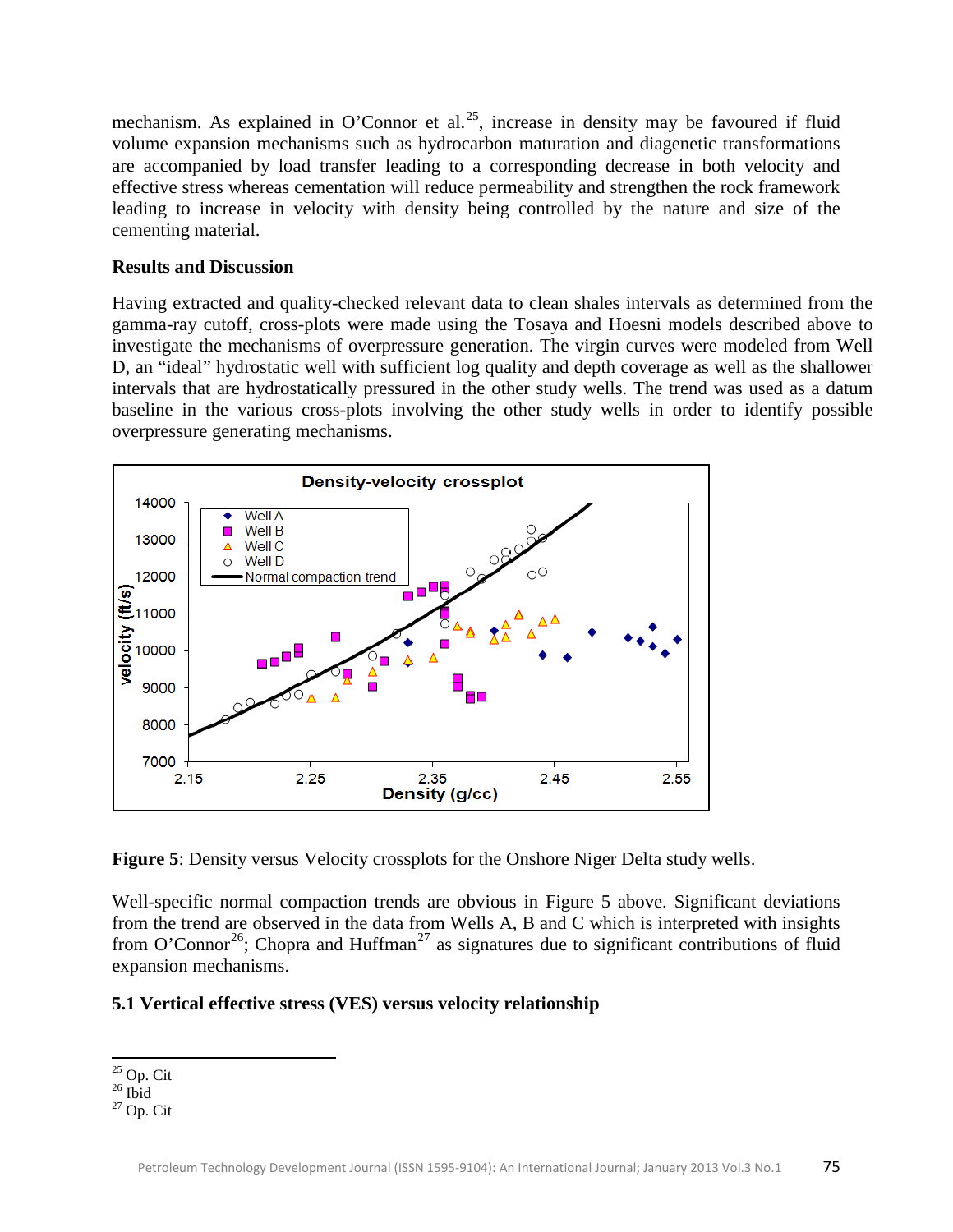In tectonically relaxed young basins such as the Niger Delta, compaction can be related to the vertical effective stress. Drawing from Tosaya<sup>[28](#page-12-0)</sup> laboratory data for Cotton Valley shale, Bowers<sup>[29](#page-12-1)</sup> explain how vertical stress and velocity relations could be diagnostic of overpressure causes. The normal compaction trend in this instance is defined by the velocity-effective stress relation for non-decreasing effective stress. Unloading mechanisms of overpressure generation cause decrease in effective stress as burial progresses with more significant reversals in velocity trends. Against this background, crossplots of velocity versus vertical effective stress data for the Niger Delta wells are plotted and presented as Figure 6. The plots show that all data points from intervals where measured pressures suggest normal pressure and mild-overpressure values follow the virgin trend. On the other hand, the highly overpressured data in wells A and C deviate from this trend with reversals in velocity as the vertical effective stress decreases. This behavior is consistent with the unloading scenario.



Figure 6: Crossplot of Vertical Effective Stress and velocity data for the wells. Note the unloading limb (black dots and red dotted line) established by well A data and closely followed by data points from deep sections of well B.

#### **Vertical Effective Stress (VES) Versus Density Relationship**

Further evidence for unloading can be seen from the crossplots of vertical effective stress and density data. Several authors<sup>[30](#page-12-2)</sup>, noted that transport properties such as sonic velocity and by

<sup>&</sup>lt;sup>28</sup> Tosaya, C.A., 1982. Acoustic Properties of Clay-Bearing Rocks. PhD thesis. Stanford University;

<span id="page-12-1"></span><span id="page-12-0"></span> $29$  Bowers (1995 and 2002) Op. Cit

<span id="page-12-2"></span><sup>&</sup>lt;sup>30</sup> E.G. Tosaya, C.A., Ibid and Bowers, G.L., 2002. Detecting high overpressure: The Leading Edge, v. 21, p. 515-530.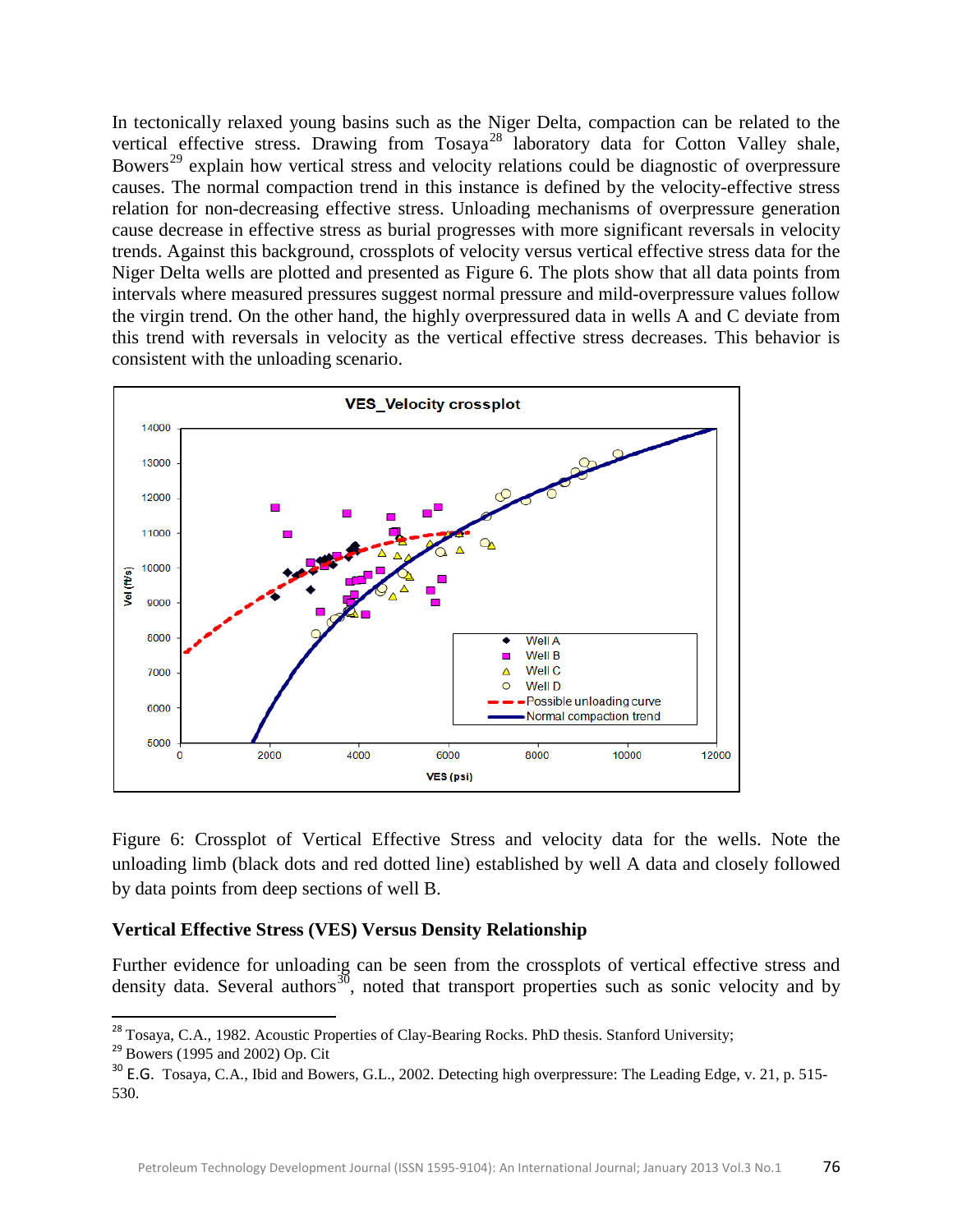extension the derived vertical effective stress undergo larger reversal due to unloading effects than bulk properties like density. Figure 7 shows that the density data is more constant even with decreasing vertical effective stress where the VES-density trend in the high overpressure zone deviates from the normal trend just like in the VES-Velocity trend.



**Figure 7**: Crossplot of Vertical Effective Stress and Density for the wells. Deep section data in both well A and B trend as reversals away from the normal compaction curve.

## **Predicting the pore pressures**

 $\overline{\phantom{0}}$ 

Having established the likely contributions of secondary overpressure generating mechanisms, predictions of pressure values were made using the original Eaton method for undercompaction overpressures and the Bower's Modified Eaton method. Eaton<sup>[31](#page-13-0)</sup> proposed an empirical approach to predicting effective stress from sonic or seismic velocities. The effective stress σ is computed from the equation:

$$
\sigma = \sigma_{norm} \left( V / V_{norm} \right)^n \tag{1}
$$

where V is the observed shale velocity, and  $\sigma_{\text{norm}}$  and  $V_{\text{norm}}$  are the effective stress and velocity under normal conditions. The normal compaction shale velocity trend  $(V_{norm})$  and the exponent *n* value of 3.0 are required inputs in this method. However, considering the limitations of the

<span id="page-13-0"></span><sup>&</sup>lt;sup>31</sup> Eaton, B. A., 1975. "The Equation for Geopressure Prediction from Well Logs", SPE 5544.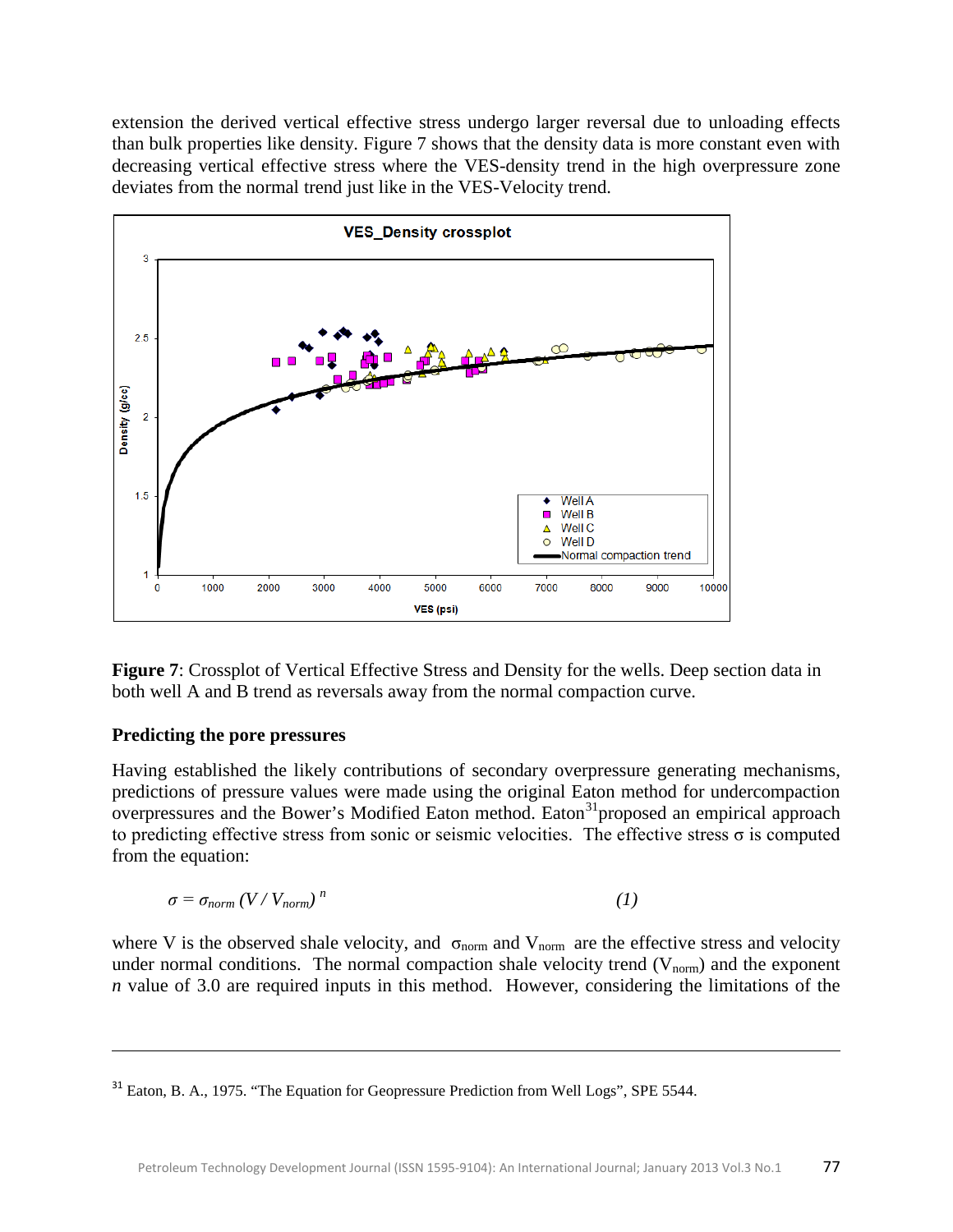original Eaton's technique as demonstrated in Bowers,  $32$  the analysis also incorporated the Modified Eaton Method of the form:

$$
\sigma = \sigma_{norm} \left( V / V_{norm} \right)^{n > 3} \tag{2}
$$

Observations<sup>[33](#page-14-1)</sup> on the previous equations indicate that original Eaton's method of predictions are unphysical at low effective stress and only becomes able to simulate unloading curves when the exponent is raised to higher values (n>3.0) which deals with different models of overpressure, and obeys physical constrains at low effective pressure. Therefore, pore pressure is determined from the effective vertical stress and the overburden stress by the fundamental<sup>[34](#page-14-2)</sup> Terzaghi relationship:

$$
OBP = \sigma + PP \tag{3}
$$

where *PP* is the pore pressure, *OBP* is the overburden stress and  $\sigma$  is the vertical effective stress. The principle states that the overburden stress is supported by the rock framework and pore fluids. The frame-supported stress is called vertical effective stress (VES), while the fluid stress component is referred to as pore pressure which typically is isotropic in nature. In this study, it is assumed that in the relaxed structural settings of the Niger-delta growth fault environment, sediment mechanical compaction is primarily controlled by the matrix-supported weight of sediments (vertical effective stress).

Results from the computations were compared with actual measured pressure data. The resolving power of the various Eaton exponents gave first pass suggestions of the possible mechanisms generating the overpressures. Eaton exponent of  $n = 3.0$  resolves issues of normal / disequilibrium compaction while exponents modified above  $n = 3.0$  acceptably predicted unloading overpressures as shown in figures 8 – 11 below.

The depth plot of measured versus predicted pressures for well A (figure 8) shows that an Eaton exponent of 5.5 produced better match with the measured values than the Eaton exponent of 3.0. The  $n = 3.0$  exponent only produced good correlations from 7724.8 ft (2355.12 m) to 11172.46 ft (3406.24 m). This conforms to the depth ranges of the hydrostatic and moderate overpressures. Below this depth, where the high overpressures were recorded, the predictive power of this exponent failed. This could be an indication that in addition to disequilibrium compaction, unloading overpressures probably have set in.

<span id="page-14-0"></span> $32$  Bowers (1995), Op Cit<br> $33$  Such as Katahara, K., 2006. Overpressure and Shale Properties: Stress Unloading or Smectite-Illite

<span id="page-14-1"></span>Transformation?  $76<sup>th</sup>$  SEG Annual International Meeting Extended Abstracts, Pp. 1520 – 1524.

<span id="page-14-2"></span><sup>&</sup>lt;sup>34</sup> Terzaghi, K., 1943. Theoretical soil mechanics: New York, John Wiley and Sons, p. 510.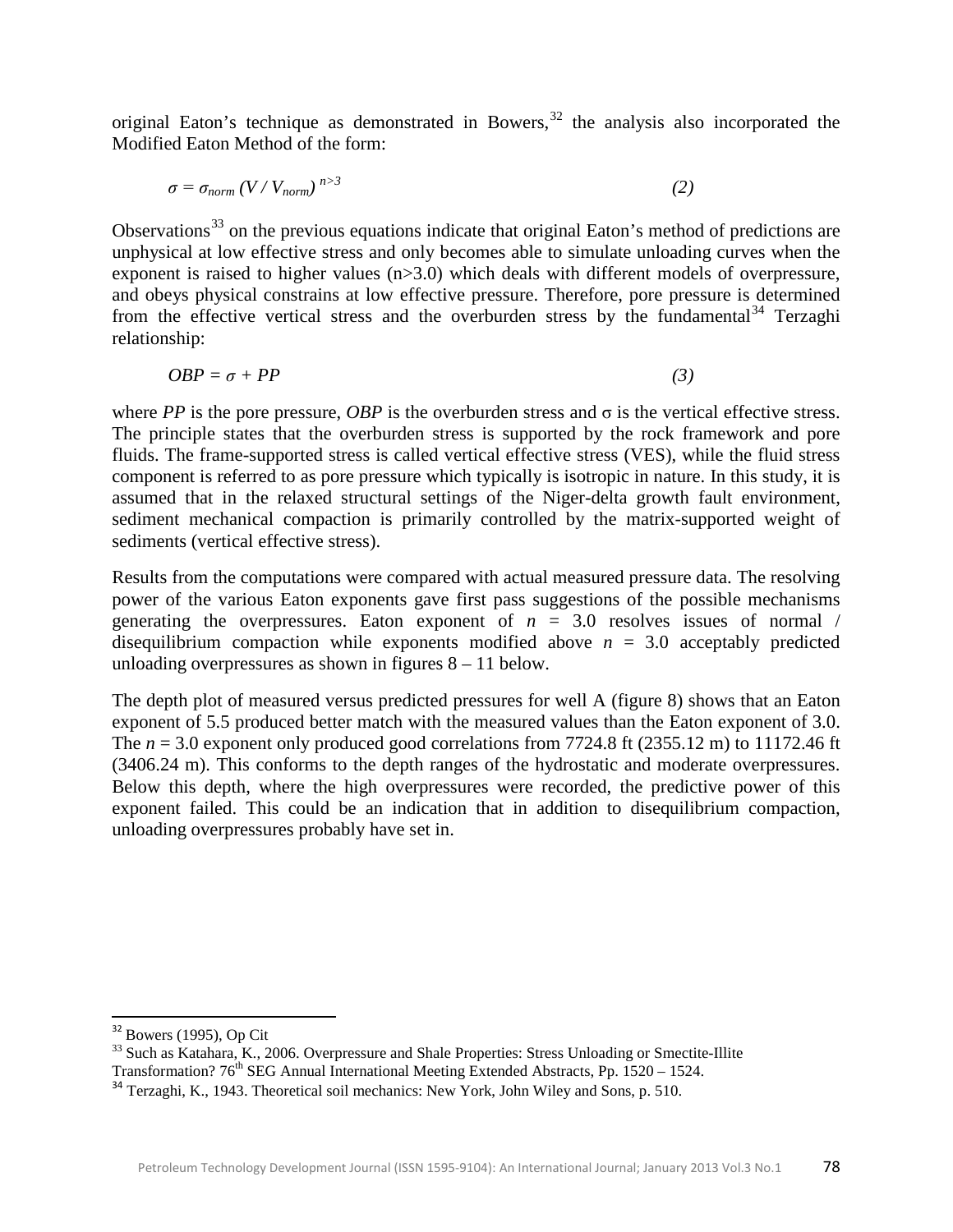

**Figure 8:** Comparison of Measured and 1D Predicted Pore Pressures for Well A. Original Eaton exponent under predicts formation pressures in the deeper sections of the well whereas modified Eaton yields a good match.

Information from well files categorized this well as overpressured and drilled to a total vertical depth of 11903 ft subsea (3628.96 m) to test a large, downthrown fault-dip closure. The targets were a conventional sequence between 8760 ft – 10400 ft (2670.73 m – 3170.73 m) and a deepseated marine paralic sequence between  $10400$  ft and  $12000$  ft  $(3170.73 \text{ m} - 3658.53 \text{ m})$ . Pressure measurements between 7535 ft (2297 m) to 7703 ft (2348.48 m) are hydrostatic at 0.42 psi/ft. The well was drilled slightly overbalanced to this point. Onset of overpressure is indicated by RFT measurements from 8591 ft to 8665 ft which were obtained from thin sand stringers within a shale-dominated interval. The shale dominated interval is interpreted as transition zoneseal to overpressure regime. A final RFT at 11159 ft shows a further jump in overpressures across another deeper shale unit. Pressure gradients were obtained as 0.60 psi/ft at 10388 ft (3167.07 m) which increased to 0.8 psi/ft at final depth of 11903 ft (3628.96 m).

The predictions made for Well B could not cover the entire drilled section due to the limitations of the log length. The well which was originally planned to test a deep overpressured reservoir section between 9900 ft (3018.3 m) and 13000 ft (3963.41 m), reportedly experienced a kick of 0.852 psi/ft at 11321 ft (3451.53 m) and was terminated without reaching the planned target objective. The available RFT pressure measurements made over the deeper objective interval between 10099 ft – 10543 ft (3078.96 m – 3214.33m) were used for the comparison. The first two RFT measurements at 10098 ft and 10108 ft are hydrostatic, 0.436 and 0.437 psi/ft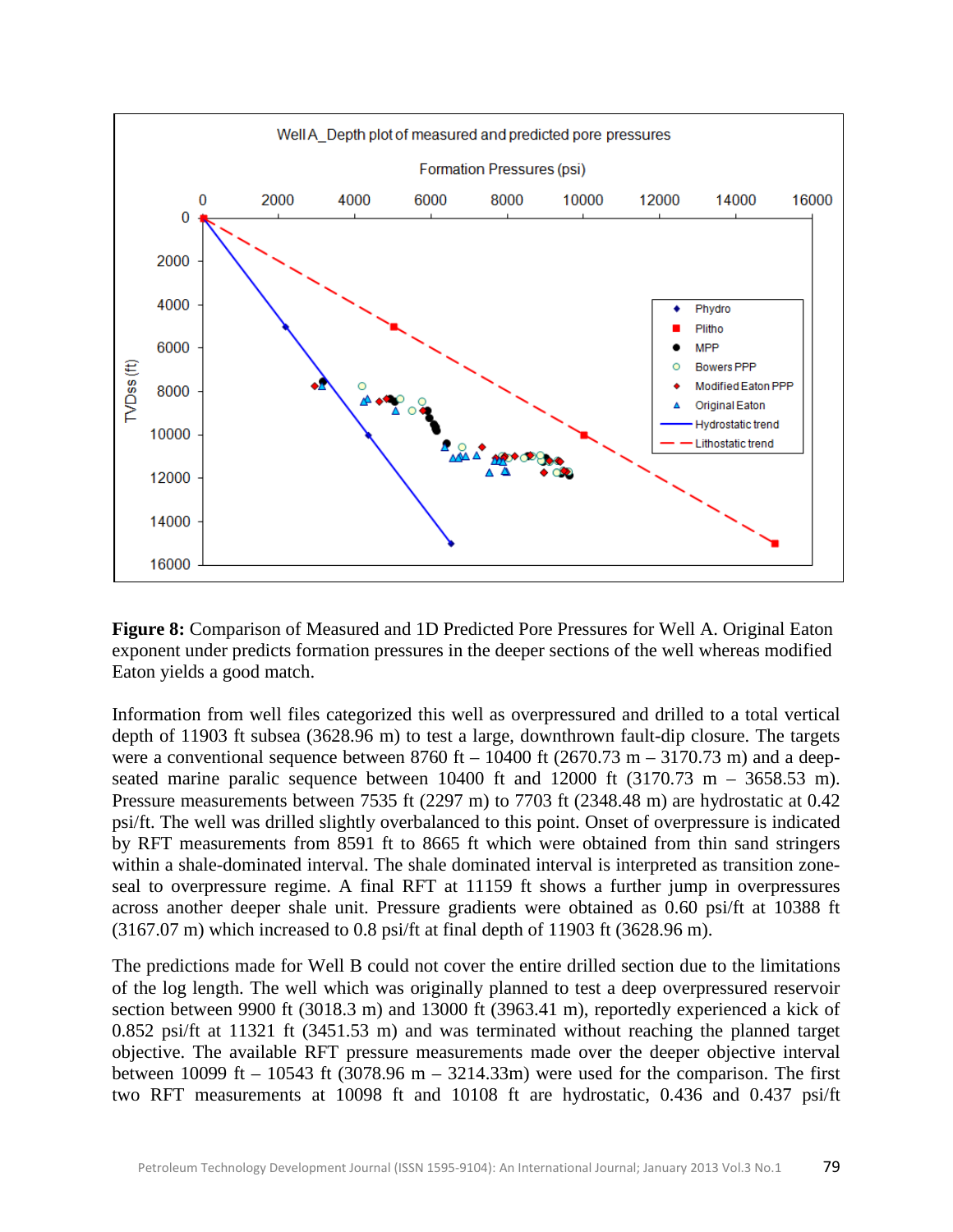respectively. The second two points at 10133 ft (3089.33 m) and 10315 ft (3144.82 m) are slightly overpressured, 0.459 psi/ft and 0.460 psi/ft respectively. The deepest measurement at 10542 ft (3214.02 m) is clearly overpressured at 0.711 psi/ft but recorded as having incomplete buildup as at the time of reading. The well experienced a kick of about 0.852 psi/ft at 11321 ft (3451.52 m).

Predictions using both the original and modified Eaton exponents (Figure 9) yielded similar results to those in well A. Modified Eaton method produced a pressure profile that could have better guided the well planning process thus showing that the recorded kick that forced the termination of the well would have been predicted with some precision and avoided too. This again suggests possible complex overpressure generating mechanisms and limitations of pressure predictions based only on undercompaction paradigms.



**Figure 9:** Comparison of Measured and 1D Predicted Pore Pressures for Well B.

Further to this, comparison of predicted pressures with the 75 RCI (reservoir characterization instrument) readings of the 14589.52 ft (4448.02 m) deep well C reveals (figure 10) that the predictive power of the original Eaton method started failing from around 12000 ft (3659 m) and deeper. Three pressure jumps could be observed as hydrostatic pressure values from 10815.42 ft  $-$  11279.32 ft (3297.38 m  $-$  3438.82 m), a seemingly depleted (underpressure) zone of approximately 0.289 psi/ft within the 11754.52 ft – 12110.52 ft  $(3583.70 \text{ m} - 3692.23 \text{ m})$ interval while overpressures became prominent from 12371.42 ft (3771.77 m) and continued to TD.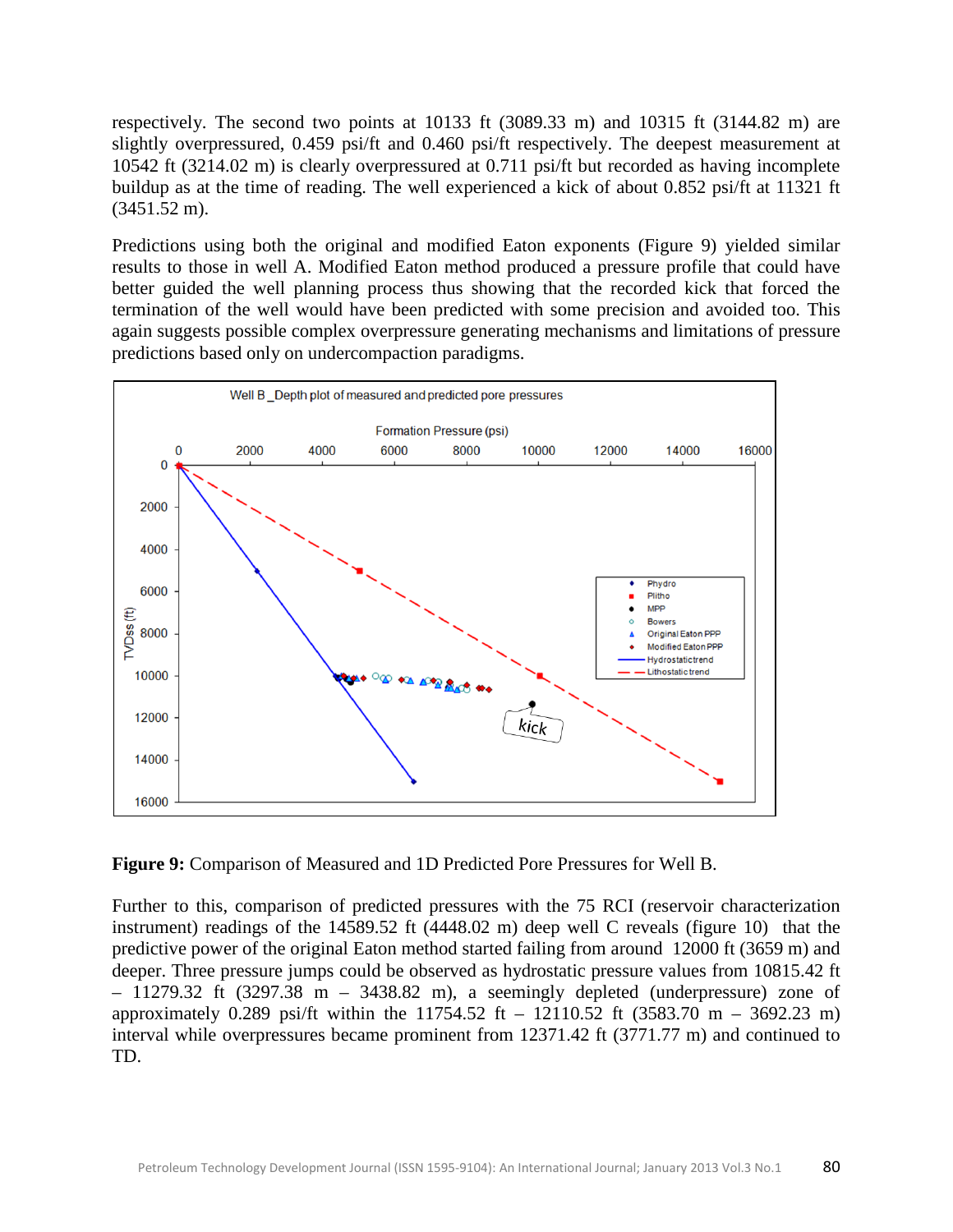

**Figure 10**: Comparison of Measured and 1D Predicted Pore Pressures for Well C

Figure 10 above illustrates a likely complex pressure system in well C. The predictive process obtained concordant pressure profiles with the measured values at the hydrostatic depths of 11105.97 ft (3385.97 m) to 12000 ft (3658.54 m) but however could not resolve the underpressured points between 11754 ft (3583.54 m) and 11938.62 ft (3639.82 m) as indicated by the formation pressure test. Only the modified Eaton computations provided values that reflect the downhole pressure measurements.

In addition to this, analysis of data from Well D presented a different scenario where drilling challenges owing to reported mud losses and pipe sticking necessitated a side track that eventually managed to reach 16666 ft (5081.10 m) without testing the target objectives lying deeper below this depth. Considering the RFT measurements in the well, the tested reservoirs are shown to be hydrostatically pressured (approximately 0.433 psi/ft) demonstrating a mud weight overbalance of some 5000 psi with moderate overpressures of 0.451 psi/ft and 0.592 psi/ft recorded at 15271.5 ft (4655.95 m) and 15995.5 ft (4876.68 m) respectively.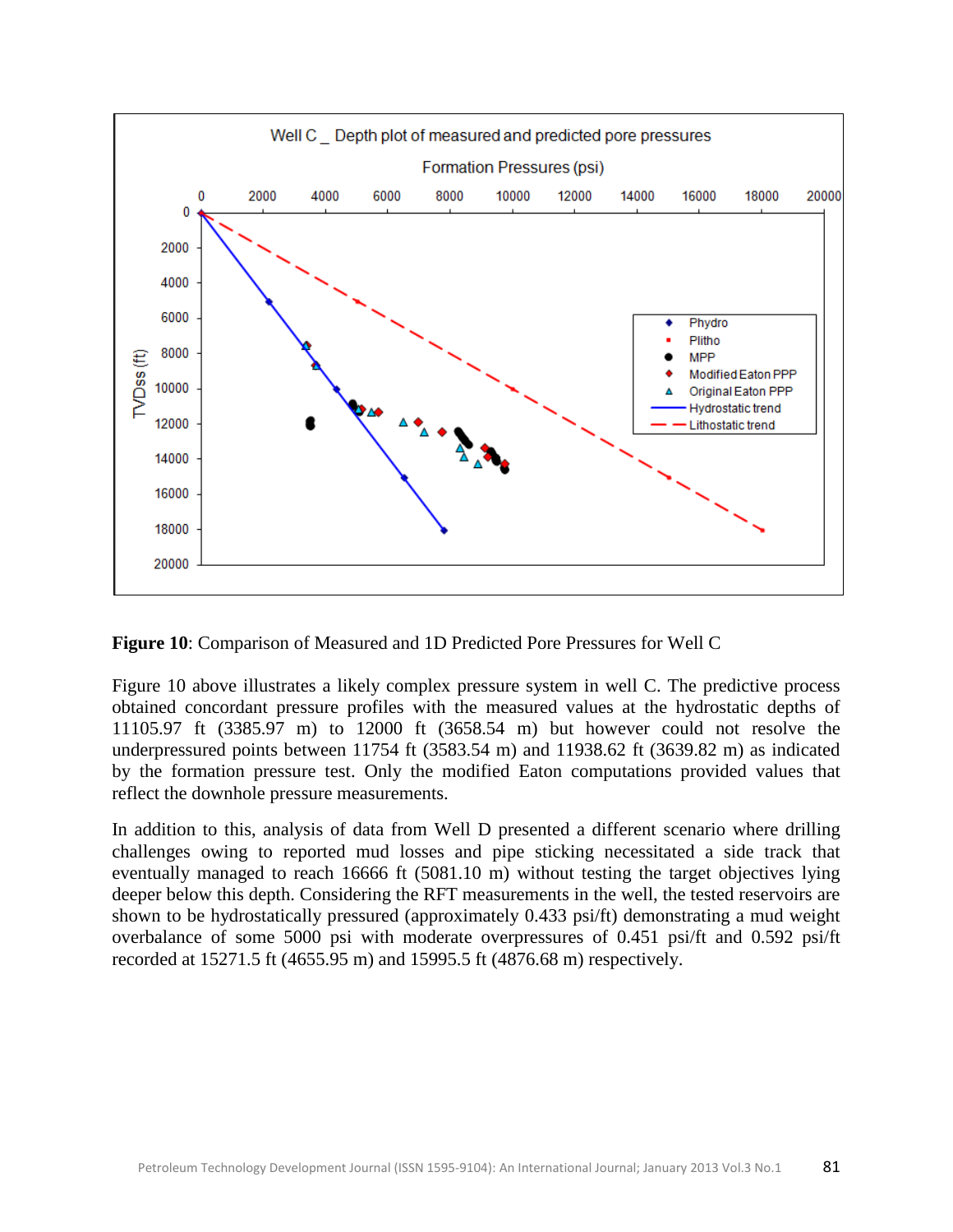

**Figure 11**: Comparison of Measured and 1D Predicted Pore Pressures for Well D

Measured and predicted pore pressure values indicate that Well D is essentially hydrostatic with significant pockets of under pressured intervals. An outlier high pressure value was also observed and also captured by the predictive process. Hydrostatic pressures were predicted between 6152.14 ft (1875.65 m) and 12593.85 ft (3839.59 m) before sub-pressure conditions became apparent. This might account for the reported mud losses in the course of drilling. Subpressure section extended from 12593.85 ft (3839.59 m) to 13832.3 ft (4217.16 m). All the measured pore pressure values plotted on the hydrostatic line except the outlying point recorded at 15890.44 ft (4844.65 m). Since, the prediction process also matched this rather discordant value; it could be taken into account as valid data that may give some clues on the possible origin of the pressuring mechanisms and the bleed-off event. As stated earlier, Well D is empirically within the realm of normal compaction but the drilling depths unarguably may not have penetrated the domain of secondary mechanisms of overpressure generation.

### **Conclusions**

From the foregoing analyses and results, the following points need to be noted:

• Granted that overpressures in the Niger Delta are widely accepted to be generated by disequilibrium compaction, this study however highlights that such oversimplified generalizations may no longer be tenable as there seem to be instances where overpressures in deep onshore fields of the Niger Delta Basin bear the imprints of secondary mechanisms that post-date disequilibrium compaction.